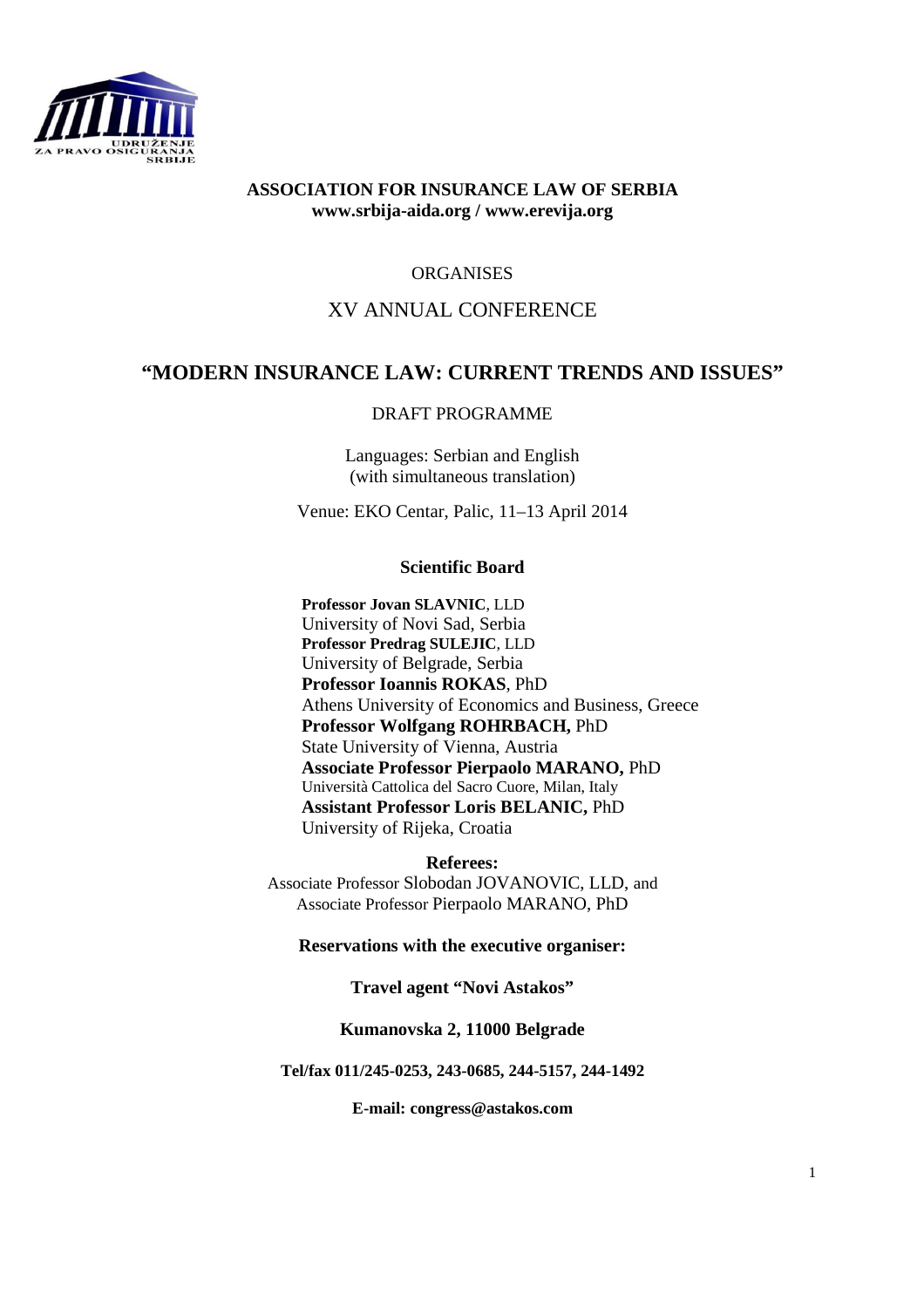

#### **DRAFT PROGRAMME**

(Speeches and presentations limited to 20 minutes / debate at the end of round table to further 15 minutes)

#### **Friday, 11 April 2013**

| <b>Afternoon session</b><br>Introductory speeches, presentation of works and discussions<br><b>AIDA Serbia Assembly</b> | $15.00 - 18.25$<br>$18.30 - 19.00$ |       |
|-------------------------------------------------------------------------------------------------------------------------|------------------------------------|-------|
| <b>Conference opening</b><br>Prof. Jovan SLAVNIC, LLD<br>Honorary President of the AIDA SERBIA                          |                                    | 15.00 |
|                                                                                                                         | <b>CONFERENCE</b>                  | 15.10 |

#### **ROUND TABLE I – Corporate governance under Solvency II 15.10**

1. "General Governance Requirements and "prudent person" principle under Solvency II"

Assistant Professor, Michele SIRI, University of Genoa, Faculty of Law, Italy

2. "Internal Controls and Solvency II"

Associate Professor, Pierpaolo MARANO, PhD, Università Cattolica del Sacro Cuore, Faculty of Banking, Financial and Insurance Sciences, Milan, Italy – (chairman)

3. "Insurance Group Supervision Under Solvency II"

Angelo BORSELLI, LLM, PhD. Candidate, Università Bocconi, Milan, Italy

#### **Coffe Break at 16.25**

#### **ROUND TABLE II – Consumer protection on the insurance market 16.30**

1. "Duty to inform and counsel insurance service consumers in European law"

Assistant Professor, Loris BELANIC, PhD, University of Rijeka, Faculty of Law, Croatia

2. "The new EU data protection regulation – a step forward to a fully harmonized data protection law in the EU?"

Hanna MATHES, German Insurers' Association (GDV), Berlin, Germany

3. "Consumer protection in the Directive on insurance of civil liability from use of motor vehicles and duty to insure such liability and the Law on compulsory insurance in traffic of Serbia"

Associate Professor Katarina IVANCEVIC, PhD, University Union, Faculty of Law, Belgrade, Serbia – (chairman)

4. "Insurance of expenses indemnity for protection of legal interests of the policyholder"

Zoran Ilkic, PhD, DDOR Novi Sad a.d.o. Novi Sad, Serbia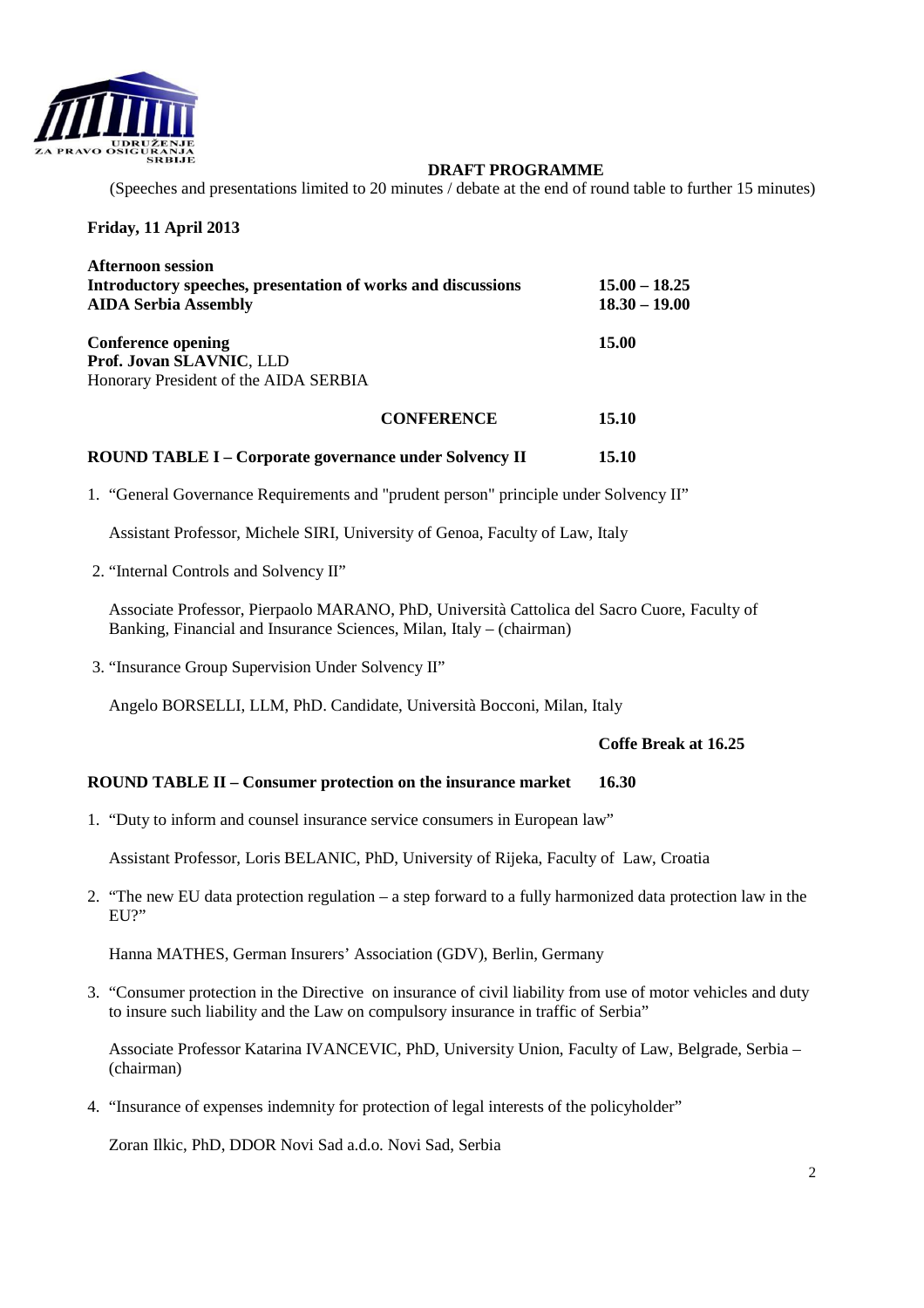

5. "Consumer right to unilateral cancelation of the insurance contract – Legal nature and comparison with the other institutes"

| Aleksandar MLADENOVIĆ, Rokas & Partners, Belgrade, Serbia                                                                                                                    |                                    |  |
|------------------------------------------------------------------------------------------------------------------------------------------------------------------------------|------------------------------------|--|
|                                                                                                                                                                              | Break at 18.25                     |  |
| Assembly of the Insurance Law Association of Serbia<br><b>Cocktail reception</b>                                                                                             | $18.30 - 19.00$<br>$19.00 - 20.00$ |  |
| Saturday, 12 April 2014                                                                                                                                                      |                                    |  |
| <b>Morning session</b><br>Presentation of the works and debate                                                                                                               | $09.00 - 13.00$                    |  |
| <b>ROUND TABLE III - Motor third party liability insurance</b>                                                                                                               | 09.00                              |  |
| 1. "Complaints Handling Management in Motor Insurance"                                                                                                                       |                                    |  |
| Associate Professor Sara LANDINI, PhD, University of Florence, Faculty of law, Italy<br>$-$ (chairman)                                                                       |                                    |  |
| 2. "Impact of the EU Directives on Motor Liability Insurance Development in Slovenia"                                                                                        |                                    |  |
| Milan VIRSEK, Sava Re, Ljubljana, Slovenia                                                                                                                                   |                                    |  |
| 3. "Council of Bureaux Agreement on the Protection of Visitors – a new step towards improved victims<br>position in international MTPL claims"                               |                                    |  |
| Nenad TERZIC, AVUS International, Belgrade, Serbia                                                                                                                           | <b>Coffe Break at 10.15</b>        |  |
| ROUND TABLE IV – Current issues in application of the serbian<br>Law on compulsory insurance in traffic                                                                      | 10.20                              |  |
| Speakers: Ljiljana Stojkovic, LLM, lawyer, Belgrade; Sara Landini, PhD, University of Florence, Faculty of<br>law, Italy; Nenad Terzic, AVUS International, Belgrade, Serbia | Ending at 13.00                    |  |
| Saturday, 12 April 2012<br><b>Afternoon session</b><br>Presentation of the works, debate, conference messages                                                                | 15.00                              |  |
| <b>ROUND TABLE V</b><br>- Insurance contract law reform in Serbia - Contemporary comparative trends                                                                          | 15.00                              |  |
| 1. "New areas and rules for insurance contract interpretation"                                                                                                               |                                    |  |
| Prof. Jovan SLAVNIC, LLD, University of Novi Sad, Faculty of Economy (ret.), Honorary President of<br>the Association for Insurance Law of Serbia – (chairman)               |                                    |  |
| 2. "Individual Classes in Non-life Insurance – With references to the Greek Insurance Contract Law"                                                                          |                                    |  |

Mira TODOROVIC SIMEONIDES, Rokas & Partners, Athens, Greece